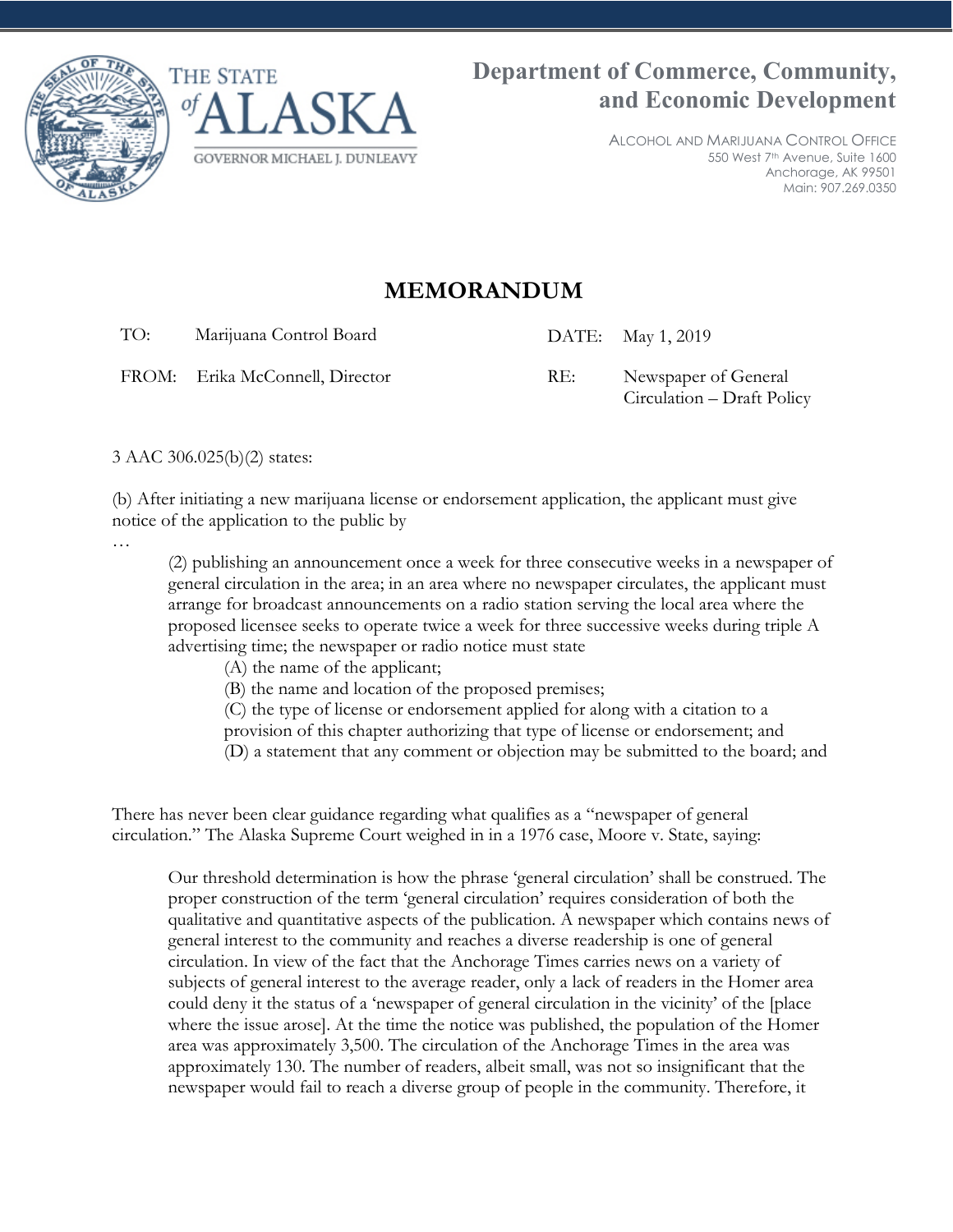Newspaper of General Circulation – Draft Policy MC Board May 1, 2019 Page 2

> must be said that the Anchorage Times was a newspaper of 'general circulation' in the Homer area.

The key phrases from the court's opinion appear to be "contains news of general interest to the community" and "reaches a diverse readership."

AMCO staff regularly encounter issues relating to what is a "newspaper of general circulation." To provide clarity to applicants, AMCO proposes to publish the attached policy on our website, unless the board would like to make any adjustments.

Attachment: Draft policy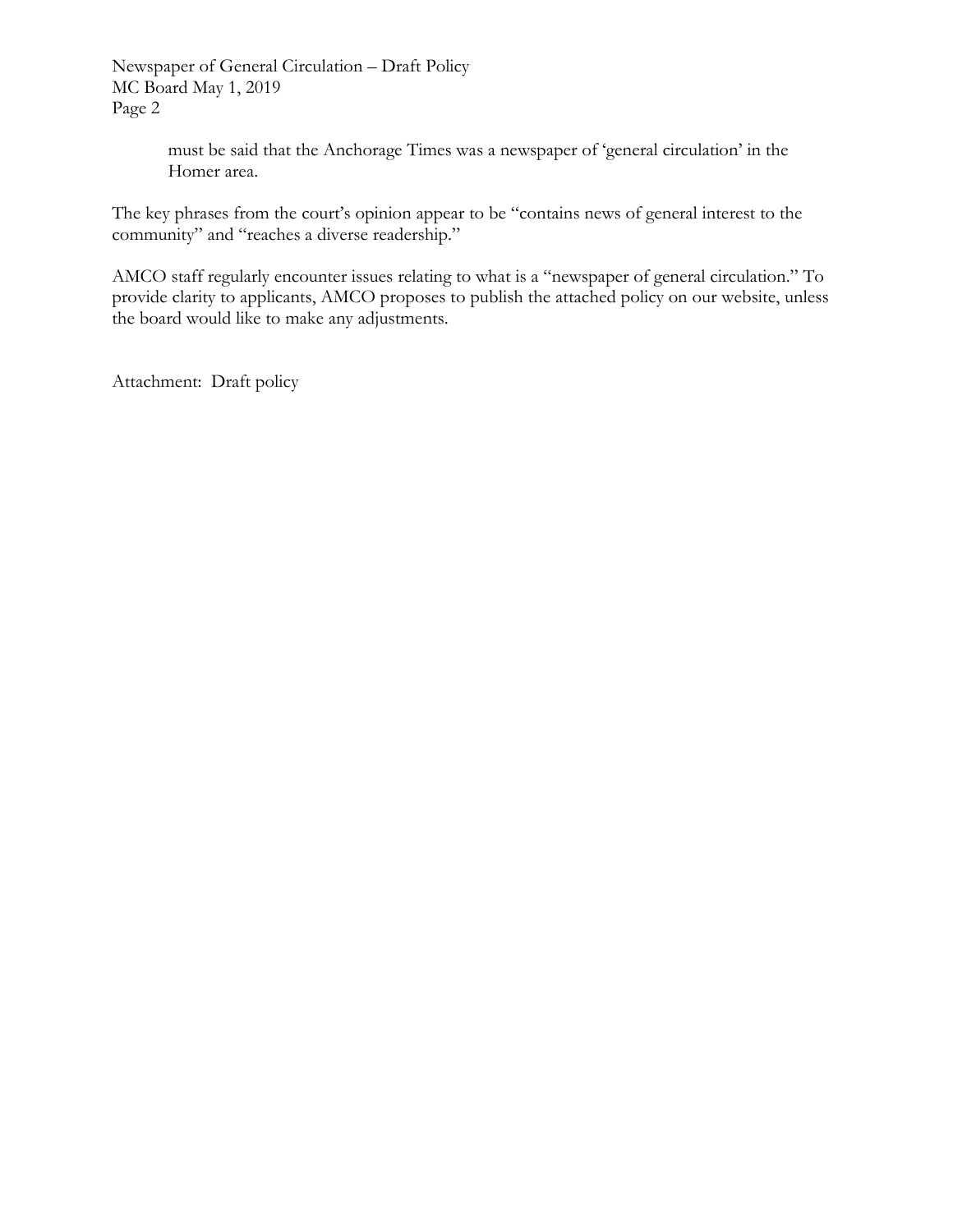



## **Department of Commerce, Community, and Economic Development**

ALCOHOL AND MARIJUANA CONTROL OFFICE 550 West 7th Avenue, Suite 1600 Anchorage, AK 99501 Main: 907.269.0350

## **Policy on Newspaper of General Circulation**

For the purposes of 3 AAC 306.025

A "newspaper of general circulation" is

- A newspaper published for the dissemination of local and state/national news and intelligence of a general character; and
- A newspaper having a subscription list of paying subscribers located within the city, borough, or municipality in question, and has been established, printed, and published at regular intervals in the city, borough, or municipality where publication, notice by publication, or official advertising is to be given or made; and
- A newspaper having public distribution points in the city, borough, or municipality.

The following chart shows a qualifying newspaper of general circulation for Alaska communities.

| <b>Community</b>                                | <b>Newspaper of General Circulation</b> |
|-------------------------------------------------|-----------------------------------------|
| Ketchikan                                       | Ketchikan Daily News                    |
| <b>Coffman Cove</b>                             |                                         |
| Craig                                           |                                         |
| Thorne Bay                                      |                                         |
| Wrangell                                        | <b>Wrangell Sentinel</b>                |
| Petersburg                                      | Petersburg Pilot                        |
| Sitka                                           | Daily Sitka Sentinel                    |
| Juneau                                          | Juneau Empire                           |
| Gustavus                                        |                                         |
| Hoonah                                          |                                         |
| Pelican                                         |                                         |
| <b>Tenakee Springs</b>                          |                                         |
| Haines                                          | Chilkat Valley News                     |
| Skagway                                         | <b>Skagway News</b>                     |
| Yakutat                                         | Cordova Times                           |
|                                                 | Juneau Empire                           |
| Cordova                                         | Cordova Times                           |
| Valdez                                          | Valdez Star                             |
| Anchorage (including all communities within the | <b>Anchorage Daily News</b>             |
| Municipality of Anchorage)                      | <b>Anchorage Press</b>                  |
| Whittier                                        |                                         |
| Chugiak                                         | Alaska Star                             |
| Eagle River                                     |                                         |
| Seward                                          | Seward Phoenix Log                      |

For communities not listed, please contact the AMCO office at marijuana[.licensing@alaska.gov](mailto:alcohol.licensing@alaska.gov) or 907-269-0350.